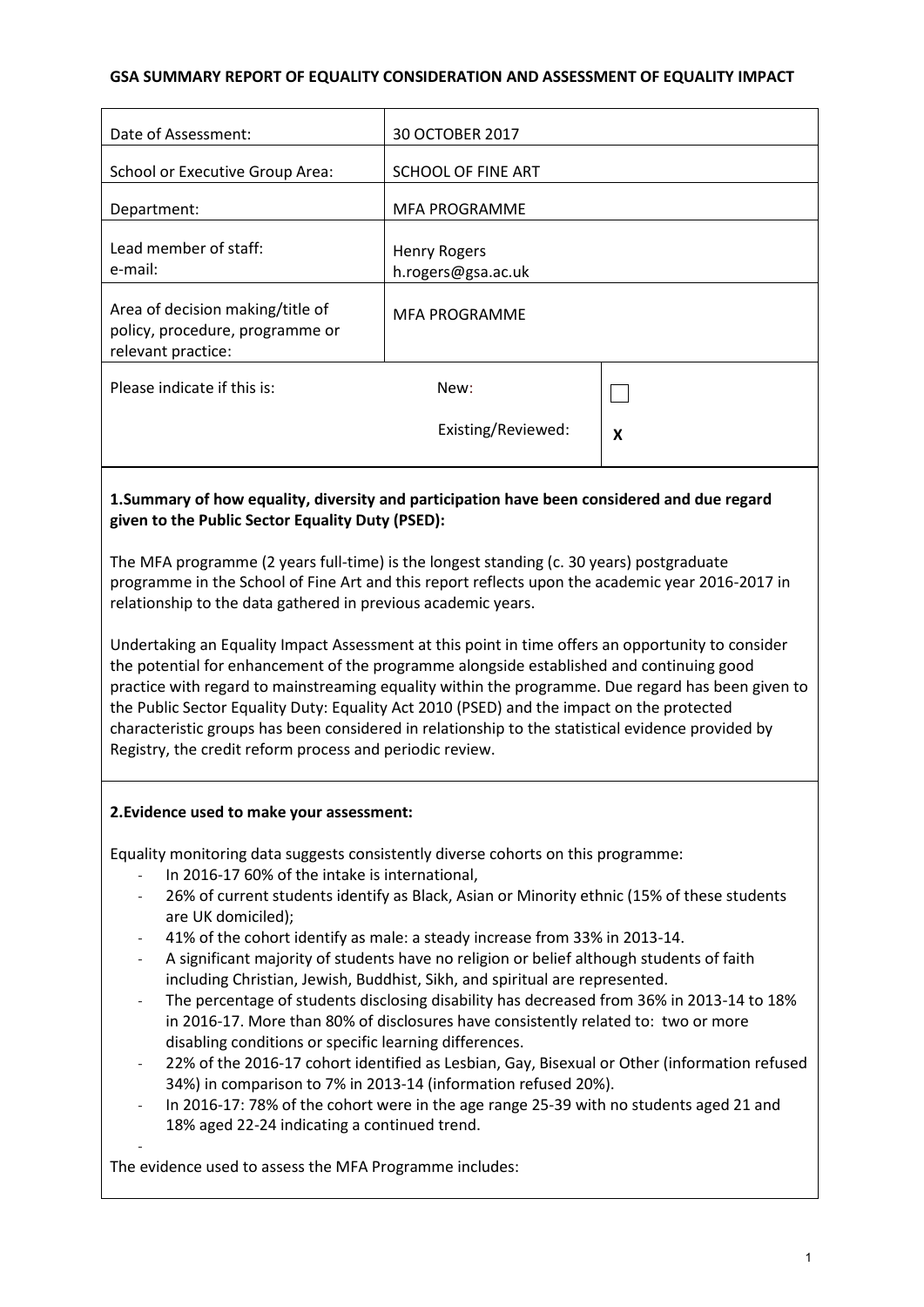- successive PMAR Equality and Diversity Statistical evidence relating to recruitment and the demography of students joining the programme from 2013-2014 to 2016-2017, with reference to the PSED;.
- reflection on all aspects of the MFA programme (in view of the pending credit reform and periodic review 2018) including: the MFA programme ethos and position statement, applications and recruitment, the interview process, progression, inductions, curriculum design, progress through the programme, delivery and learning and teaching strategies, assessment, research and professional practice;
- consultation with staff and students as the credit reform and periodic review process has unfolded;
- Consideration of the recruitment strategy with regard to protected characteristics;
- External Examiner's Report (2016-2017).

#### **3.Outline any positive or negative impacts you have identified:**

#### **MFA Programme Ethos ( Position Statement) – Positive equality impact**

Contemporary Fine Art practice is so wide ranging in its forms, and subject to such a diverse range of influences, as to make any single or simple definition problematic. Throughout the  $20<sup>th</sup>$  Century, and the first two decades of the  $21<sup>st</sup>$  Century, the revolution in means of communication and technological development has opened up whole new areas of investigation in which artists test out the potential of the 'new' through experimentation.

The interchange and debate made possible by contemporary means of communication, most evident in social media and the online sharing of ideas alongside the burgeoning of new media, materials and processes in studio practice, has been paralleled by an equally significant expansion in the concerns, issues and content that artists have sought to address. The multi-cultural nature of contemporary society has also had a significant impact upon the nature of artistic practice and research and the development of art practice in relationship to historical, theoretical and philosophical discourse.

With this in mind, the MFA programme is founded upon the conviction that contemporary fine art practice has a dynamic and symbiotic relationship with fine art education, in which the exploration of art's historical precedents, contemporary theories and philosophical debates are considered within regional, national and international contexts. This underpins an educational experience appropriate to intellectual enhancement and professional practice in preparation for life as a professional artist, artist-researcher or other related career sequels.

#### **Towards a Critical Difference**

Contemporary fine art practice often questions established conventions, assumptions and preconceptions and frequently challenges the boundaries of what is commonly understood as art practice itself. Within the context of the MFA the emphasis is placed on the importance of imagination and our commitment to the work of art as not only a philosophical speculation and a viable form of embodied knowledge but also a generative site in which meaning accrues. Furthermore, as artists frequently adopt positions that reflect upon, challenge or celebrate many aspects of contemporary society, art can also be viewed as a potential agent or thought provoking catalyst for change. With this in mind contemporary fine art practice in all its forms is constantly under review and subject to critical evaluation by its practitioners and critics in relationship to its public audience.

In view of this, and the MFA's longstanding commitment to multidisciplinary approaches to practice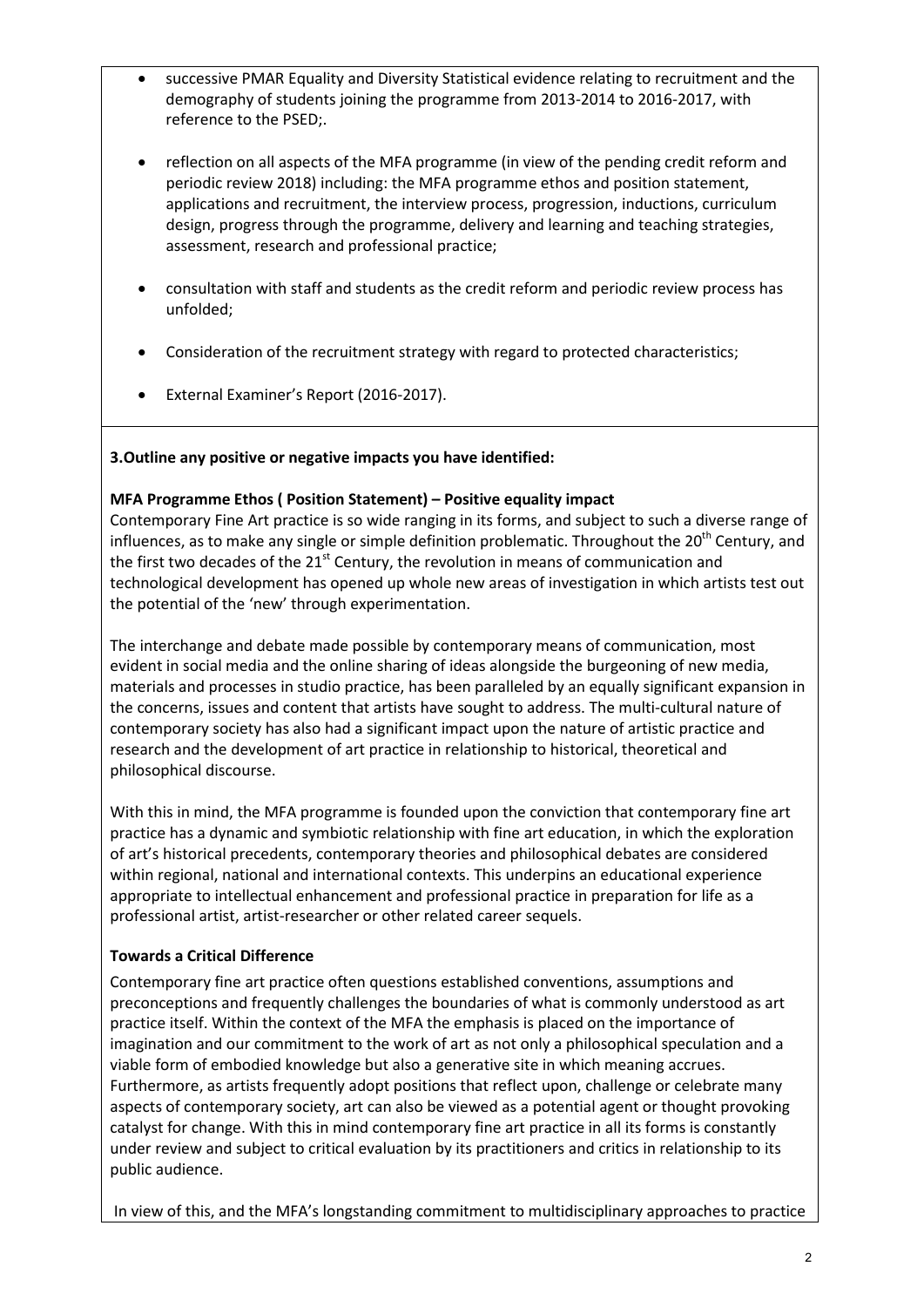within the context of the studio and studio based culture, artists are invited to explore the diversity of media and practices available to them. The MFA is defined through disciplines and their expanded fields where both inter- and cross-disciplinary approaches to practice are actively encouraged, for while the former articulates existing disciplines by working between them, the latter signals their potential dissolution.

Within this context contemporary fine art practice is interpreted in its broadest sense within the complex and subtle conceptual framework of *critical difference*. A framework in which the intersectional dynamics of our identities across *age, race, gender, sex and sexuality, disability, faith, class and geographical location,* inform a radical rethinking of pluralism. A subtlety of thought is now demanded when negotiating the complexity of the human subject, our ethical responsibilities to one another, and our shared experience in the world. To put it succinctly, the MFA fosters an international *community of others* in which its interlocutors have curious minds and a sense of adventure.

## **Observation**

The MFA Programme Ethos testifies to the programme team's commitment to ensuring that the programme maintains its diversity within the context of 'critical difference'. Notably, in addition to the diversity indicated through equality monitoring, the MFA programme attracts students from the city, regionally, nationally (both within the context of Scotland and RUK), Europe (inc. Finland, France, Cyprus, Denmark, Ireland, Poland) and internationally (inc. Australia, Canada, China, Iran, New Zealand, Russia, Singapore, South Africa, South Korea, Switzerland, Taiwan, Thailand, USA). Currently 60% of the cohort is from out with the UK makes the MFA programme unique in relationship to the postgraduate provision within SoFA.

#### **Applications – Potential to promote positive impact**

Statistical data with regard to the demography of applications received and offers made was not available at the point of writing this report.

#### **Observation**

Such information is important for only by analysing the statistical evidence of applications in relationship to the offers made and then considering such evidence in relationship to the cohorts actually joining the MFA programme can any positive and/or negative pattern in the offers made (rather than recruitment) be identified.

It must also be acknowledged here that in 2017 whilst the selection panel invited a diverse number of candidates to interview giving careful consideration to all aspects of each application and whilst an appropriate number of places were offered to candidates from diverse backgrounds, many of those offered places chose to go to another institution rather than take up the offer made by the MFA programme at GSA. Student choice therefore becomes a contributing factor in the recruitment process and may impact on the perceived equality and diversity of any given cohort.

However, we can confidently say that the high number of applications for the MFA from both Home/EU and Overseas candidates is driven by the reputation of the programme and the commitment of staff to not only multidisciplinarity in practice but also the specificity of each individual student's experience within the context of 'critical difference' through the exploration of the student's own individual programme of study that is often (not always) informed by the specificities of their cultural heritage.

**Action:** Define and implement a mechanism at programme/school level to obtain feedback from applicants that choose to study elsewhere about the reasons for that choice**.** 

#### **Recruitment and the Interview Process – Potential to promote positive impact**

The incoming Programme Leader was involved in all interviews for the 2017-2018 intake, and was thus able to observe the gathered field process as it unfolded. This is a longstanding way of interviewing prospective MFA students and whilst it has stood the MFA programme in good stead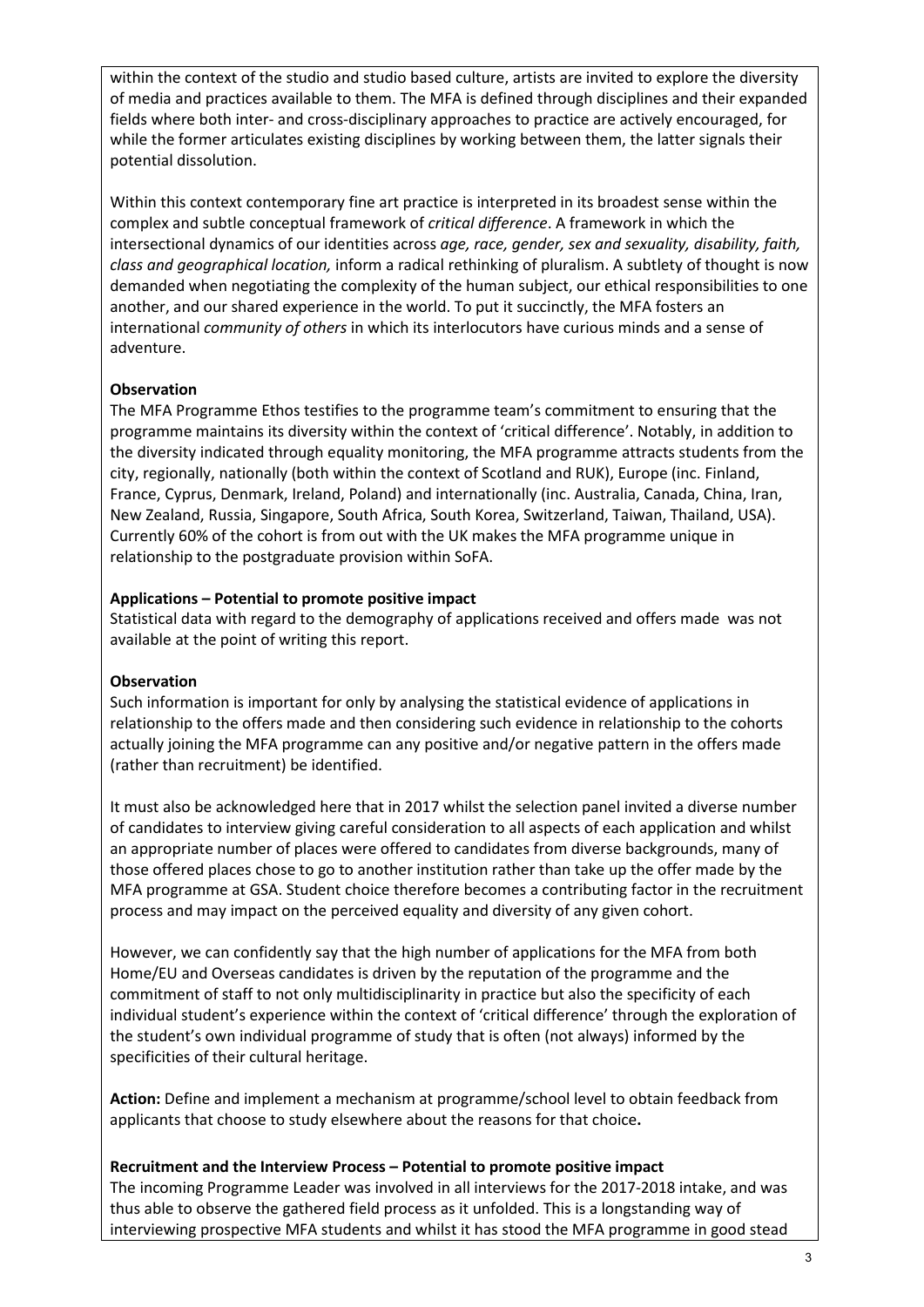until now, it is no longer appropriate within the contemporary world. We appear to be living in a world of immediacy, a world in which people's expectations are that those they communicate with will be immediately responsive, therefore people now clearly expect a swift response to their application, and the processing of it.

The current practice of offering applicants, whose practice and interest will be better served by the MLit in Fine Art Practice an interview for that programme as an alternative postgraduate route is also disrupted by the gathered field process.

The practice of conducting telephone interviews has been discontinued. All candidates who cannot attend interview in person are interviewed via SKYPE. Notwithstanding the problem of weak signals in certain parts of the world this has been very effective in ensuring a more equitable interview experience for all.

## **Observations**

It is noted that comparable statistical evidence with which to explore the demography of the cohorts taking up the offer of a place in relationship to the diversity of the offers made to interviewees is required and this is currently a gap in our evidence base.

**Action:** In liaison with Registry develop appropriate mechanisms for systematic collection and use of differentiated data on applications, interviews, offers and acceptances.

Direct progression from undergraduate has historically been regarded as inappropriate – which in itself is prejudicial - and the incoming programme leader discussed this with staff during the selection process. Candidates coming direct from undergraduate were shortlisted and invited to interview as part of the 2017 application. However, while people often performed well, when looking at parity with other candidates it was clear that others wrote stronger applications (perhaps understandably so), presented their work more effectively and performed better at interview. The question that arises here is with regard to positive action within a widening participation agenda.

Furthermore, as noted above in the 2016-2017 interview cycle it became clear that whilst taking a balanced and considered approach to the offers made it is the decisions that the interviewees themselves make that determines the makeup of the cohort. Further qualitative data is therefore needed on the applicant experience.

**Action:** Develop and implement systematic feedback mechanism for all applicants about their experience.

#### **Good Practice:**

- Responsiveness to candidates' enquiries and personal visits demonstrating a strong working partnership between students and staff;
- Careful consideration of all applications by staff team;
- Identifying candidates who may be more suitable for the discipline specific MLitt pathways and informing the MLitt staff team and HOS; thus providing alternative routes.
- Interviews via SKYPE:

#### **Issues:**

- Delay in processing applications as a consequence of the gathered field;
- Resulting impact on applicants who wish to be interviewed for the MLitt programme as an alternative route;
- Lack of progression in from UG;

**Actions:**

- All applications will be processed in accordance with GSA policy;
- Include MLitt staff in interviews where appropriate to avoid interviewing candidates twice;
- Continue to give due consideration of direct progression from UG and explore with the SoFA Senior Management Team the issues of professional practice at UG which may need to be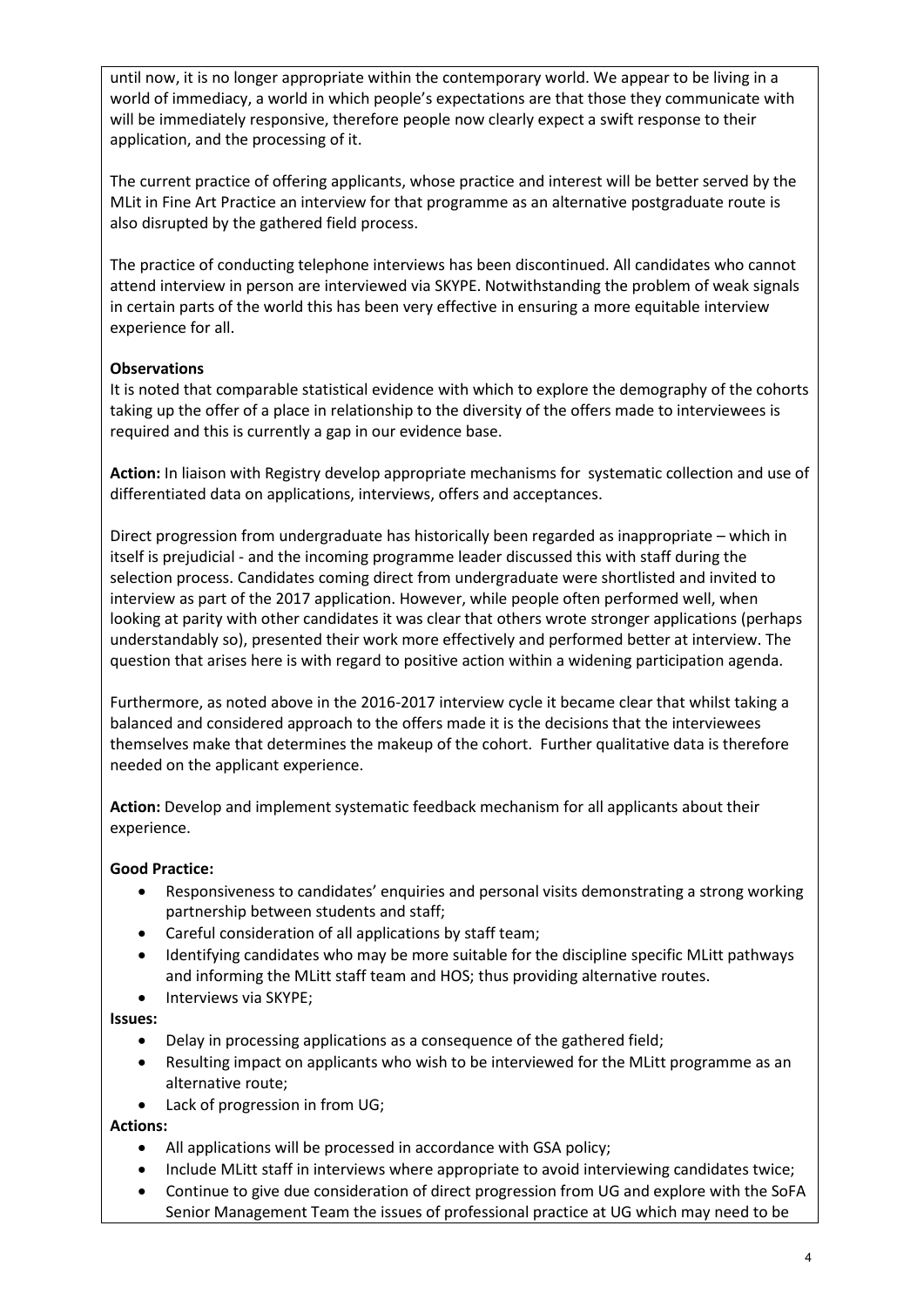#### addressed and implement appropriate measures to address them;

#### **Inductions – Positive impact**

Upon arrival MFA students have the opportunity to attend both general GSA (inc. technical workshops, library and student services) and programme specific inductions alongside meet and greet events. This is further supported in Week 1 by student-led Pecha Kucha presentations in which both year 1 and 2 present their work to each other. This two-day event helps the groups to begin to gel and for people to see where synergies may happen. In Week 2 for year1 this is followed by the Critical Reappraisal sessions that invite students to make a more significant presentation of their work to the year 1 group and the staff team. Both students and staff assist the student presenting work to think through the potential for future development. This provides each student with ways of initiating discussion about their trajectory as they begin to define their own personalised programme of study. All of this functions well thus enabling students to get to know each other and settle into the rhythm of the programme.

#### **Good Practice:**

- Encouraging students to share their experiences and to engage in programme relevant activities to get to know each other;
- The presentation of work by Year 2 students gives the Year 1 cohort a sense of what is possible and also expected of them as they move through the programme;
- The Critical Reappraisal sessions begin the process of identifying potential areas for development;

#### **Curriculum Design – Positive impact**

The structure of the programme allows students to develop increasingly complex relationships between practice, theory and context. As they work their way through their individual programme of study they will be expected to become increasingly and progressively independent.

Although the three Stages of the programme imply a sense of progression (Postgraduate Certificate, Postgraduate Diploma and Masters), and indeed normally students have to successfully complete each Stage before progressing to the next, all three Stages are regarded as being at Masters level – SCQF Level 11. This means that the students' development takes place across all three Stages of the course and that while some will make huge leaps in their thinking in, say, Stage 1 others may develop more slowly across Stages 2 & 3. With this in mind the MFA Programme is designed to facilitate each student's needs regardless of protected characteristic or identity.

The MFA Programme has also been designed to enable students to challenge their preconceptions and enable them to enhance their existing knowledge by questioning, broadening and deepening it through their engagement with core courses, common research electives and GSA/UG electives. The intention is to enable students to strategically re-focus the concerns within their own particular field of study, and their engagement with historical and contemporary debates relevant to arts based research and/or professional practice and continuing professional development. Although the courses appear to be distinct students' engagement with the programme is considered to be holistic and more fluid. The programme offers students the opportunity to enhance their existing skills base, take on new practical skills, and develop their intellectual and critical capabilities.

As the student cohorts are diverse the programme is structured to value engagement with diversity through its ethos and the openness of its Aims and Intended Learning Outcomes. These include:

- The ability to demonstrate an appropriate response to the views and positions of others, and an ability to offer substantial constructive criticism to others.
- The ability to demonstrate good practice and co-operation when working in professional contexts, including working constructively with others in a variety of pedagogical, institutional and professional situations.

#### **Observations – Promoting positive impact**

The curriculum design of the programme is well established and facilitates the needs of all students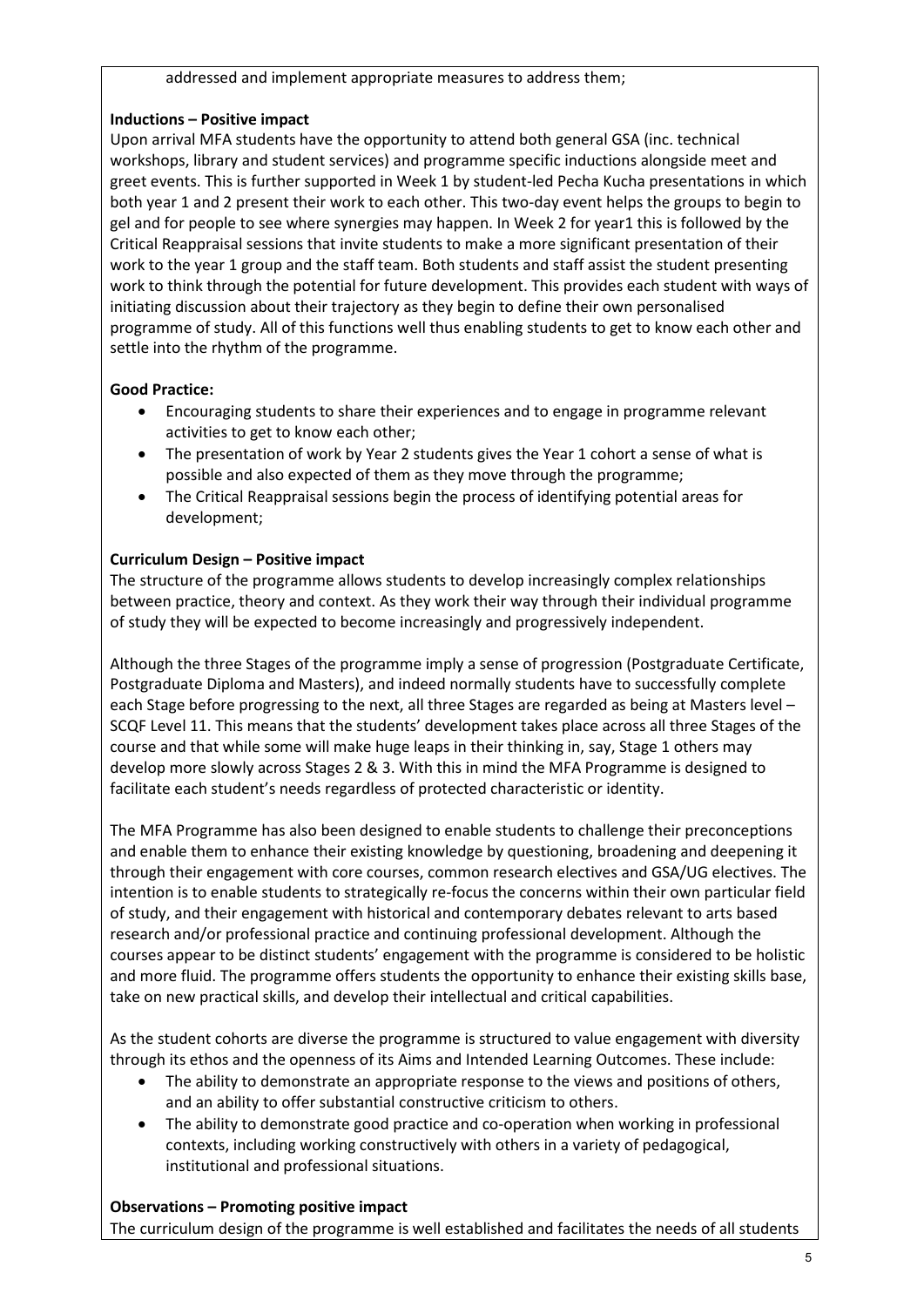who join it. Each student determines the scope and nature of their own arts practice in relationship to contemporary debates and current practices. However, it is clear in the available programme literature that whilst there is reference to **Ethics** there is a need for a more robust framework for practice. This is also true of **Health & Safety**. **Professional Practice** was also identified by students as lacking relative to practical advice on how to function in the art world.

The MFA Core Course IV: Theorising Studio Practice submission point has been revised to avoid two submission points very close to each other. This is an important course with regard to issues of equality and diversity because it is focused on underpinning the student's work within an appropriate context and as noted in the MFA programme ethos this often deals '*critical difference…* and the intersectional dynamics of our identities across *age, race, gender, sex and sexuality, disability, faith, class and geographical location…* [indeed] the complexity of the human subject, our ethical responsibilities to one another, and our shared experience in the world'. This is a significant point at which the student's share their research with each other in a fuller and deeper way.

#### **Good Practice:**

- Programme designed to enable students to develop their own artistic practice within a supportive environment and critical context;
- Responsiveness to students' individual programmes of study and research undertaken within the context of 'critical difference';
- Sharing of ideas in both the TSP Proposal and Student Led Seminar Presentations;

#### **Issues:**

- Lack of robust statement on Ethical Good Practice in specifications and documentation;
- Lack of robust statement on Health & Safety in specifications;
- Lack of professional practice skills sessions on surviving in the art world;

#### **Actions:**

- Introduce a robust statement on Ethical Good Practice in specifications and documentation;
- Introduce a robust statement on Health & Safety in specifications;
- Introduce professional practice skills sessions in the form of Survival Strategies.

#### **Delivery and Learning and Teaching Strategies – Positive impact**

The programme is delivered through a variety of Learning and Teaching strategies appropriate to the aims and learning outcomes of the different Stages and Courses of the MFA Programme. A range of learning and teaching methods are employed throughout the programme, individual and group tutorial scenarios are considered to be the most effective means of supporting students in the development of their individual programmes of study. Tutorial support is conducted as an informed dialogue at the appropriate level.

Students are expected to self-direct their own learning and where appropriate develop their skills through collaborative approaches for practice and research if their work demands it. Diverse cohorts are accommodated through the learning and teaching strategies that enable the promotion of respect for the specificity of each individual student's experience, our shared rights and responsibilities and the requirement that we are, each of us, sensitive to the needs of others, whilst recognising that wider cultural, intellectual and ethical issues underpin each individual's concerns. Regardless of protected characteristics the MFA programme engenders the building of good relations between all students.

# **Observations**

As noted above the relationship between academic staff and students is in part structured through the tutorial system. One-to-one tutorials are key to the development of each individual student's work. Staff meet with students on rotation and all students meet with each member of staff. This enables students to determine their own trajectory taking the aspects of advice given that they deem to be useful to them. There is no ownership of students by staff through the allocation of a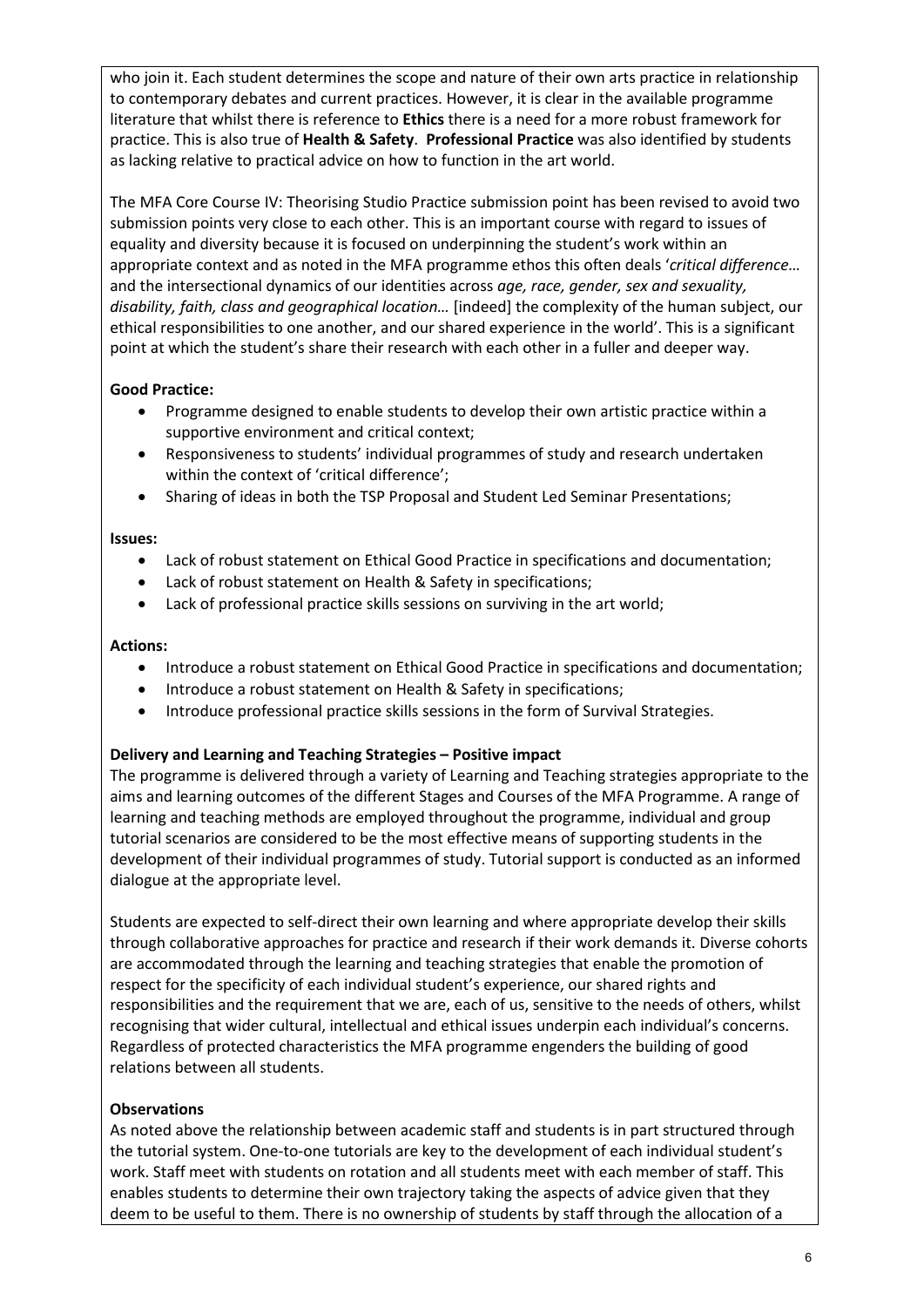specific tutor. Group discussion is a means by which students can test out their work as it develops in a critical yet friendly setting. The student cohorts also run their own Crit Club to generate discussion beyond the formally organised events. This is also about sharing ideas. The various strategies employed enable students to share their knowledge and understanding, engagement with each other in order to establish their own sense of 'critical difference' and gain experience with regard to the enhancement of both key and transferable skills.

#### **Good Practice:**

- The employment of appropriate teaching strategies;
- Enabling students to explore the specificities of their differently critical positions and enhance their key and transferable skills in an equitable and supportive environment;
- Enabling students to work independently and within the context of a group;
- Enable students to share their knowledge and ideas from a diverse range of cultural perspectives.

#### **Assessment – Positive impact**

Formative appraisal and Summative assessment are timetabled at key points in the programme prior to the completion of each Stage. They are supported by assessment notes for guidance and briefing meetings. Assessment deadlines are now staggered at manageable intervals allowing for effective time management. Formative appraisals are set by the MFA staff team to help to guide students to understand how well they are progressing whilst they are studying on a course. Formative appraisal is essentially developmental, it is about developing students' reflective skills and is therefore about their own 'critical appraisal' than assessment. By means of the Progress Review, they are directly involved in Formative Assessment process. It does not involve grading it does not contribute directly to final grades. Formative assessment generates feedback from the MFA staff team which aims to help students to improve their work and critical skills towards their final, summative assessment, this feedback is sometimes called feed-forward.

Summative assessments are formal assessments in which the assessment panel assess students' work. This 'final' assessment for each stage of the programme is based upon and in reference to relevant Intended Learning Outcomes against which grades are awarded for all courses. Written feedback is presented on an assessment pro forma to ensure transparency of how a final mark was arrived at and areas for improvement. The degree classification is awarded on the results achieved in Stage 3 only. This supports student transition and contributes to equality of outcome.

#### **Modes of Assessment – Positive impact**

A range of assessment modes are used for the MFA programme which include: **Studio submission:**  the presentation of a body of fine art practice in student's work spaces, supported by a digital portfolio and/or blog, other contextual material such as sketchbooks, journals, notebooks and relevant preparatory work. **Written submission:** Dissertation or equivalent negotiated submission accompanied by a Critical Evaluation document. **Interim and Final Shows:** presentation/exhibition of work.

#### **Assessment Steps**

A number of steps have become established for the assessment of study outcomes:

# **Step 1 Written Submissions**

All submissions are first marked by the supervisor or elective tutor and second marked by another member of the core MFA staff team or in the case of electives another specialist tutor to assure consistency. Each marker assesses the work submitted independently and the final mark is agreed between the two assessors.

#### **Practical Submissions**

Normally a minimum of three members of the core MFA staff team are involved with the assessment of the outcomes of practice courses. Staff contributing to the assessment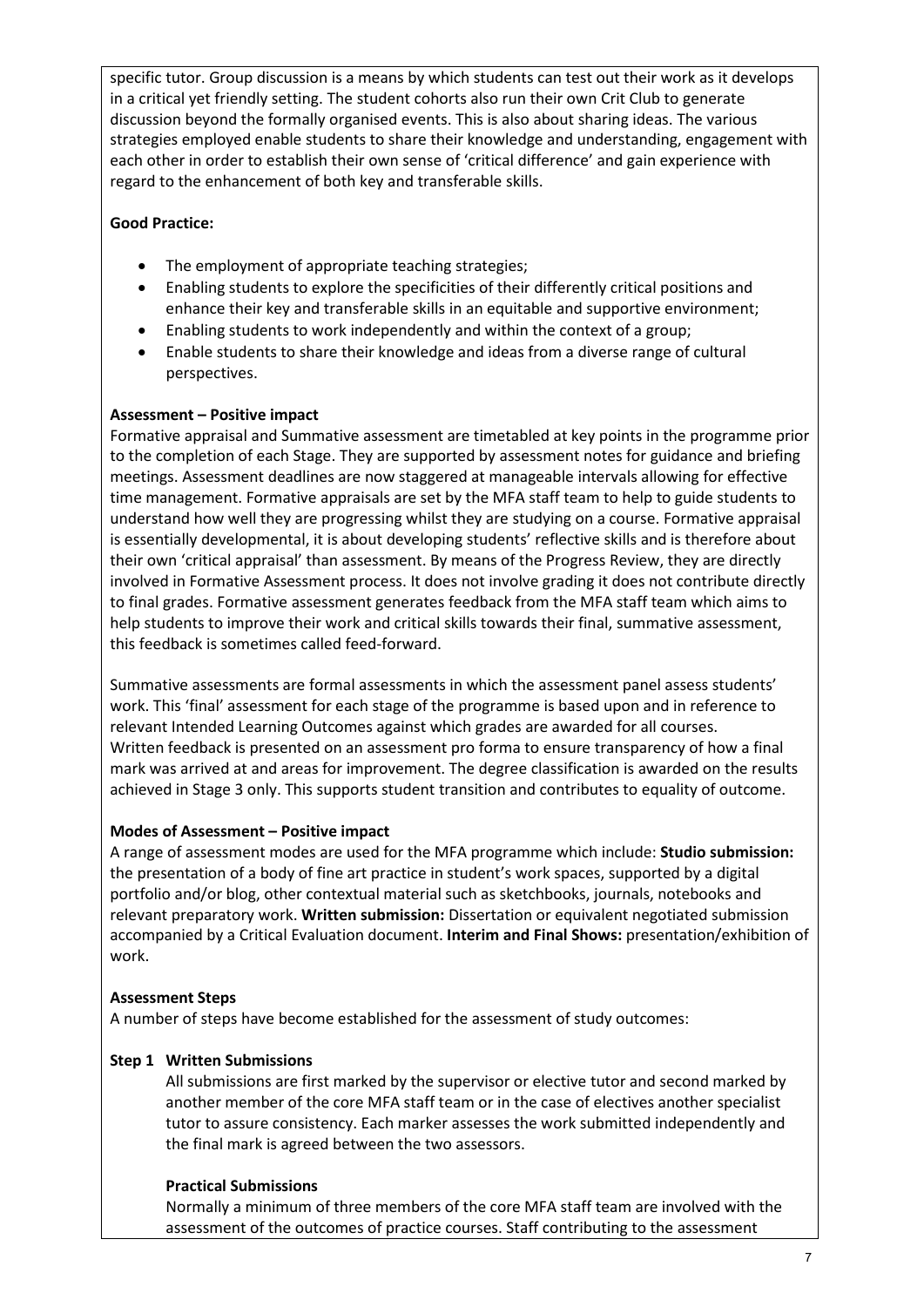process assess work individually prior to meeting to discuss each submission. It is at this point that the internal mark is agreed.

- **Step 2 Marks are subject to further scrutiny** to establish and maintain parity but if there is a significant disagreement between markers (especially with regard to pass or referral), an independent marker from another Masters programme in the SoFA will review the work presented.
- **Step 3 Viewing and sampling** of examples of work by External Examiners, followed by consideration of marks and where advised, their moderation. This enables us to make sure there is parity and fairness across all programmes of study.

**Step 4 Ratification of the marks** and recommendation of the result by the Examination Board.

*In this way as fine as possible value judgements of a student's performance are established.*

## **Observations**

The assessment processes are robust and supportive of students regardless of their specific demography. The formal summative assessment involves at least 3 members of staff from a diverse range of 'critically different' positions as part of the assessment panel. An independent marker may be required if agreement is not reached by the panel and the external examiner overseas the process as a whole. Work presented is considered in relationship to the ILOs and assessment criteria, in relationship to the specific research undertaken and context defined for that practice.

# **Good Practice:**

- Consideration of work submitted for assessment in relationship to the ILOs and assessment criteria, specific research and context;
- Multiple independent marking of work presented for assessment by a highly experienced staff team;
- Collation of individual marks;
- Assessment panel meeting to agree grades and ensure parity;
- Involvement of an independent marker if required;
- External examiner's review of the process.

#### **Professional practice – Potential to promote positive impact**

Professional practice is embedded within the MFA programme as one would expect at this level of study. Students are expected to externalise their work in exhibition and related activities where appropriate. Students are expected to conduct themselves professionally at all times. Notwithstanding this some students have requested that enhancement with regard to professional practice is needed in particular with regard to their post-programme survival.

#### **Good Practice:**

- Externalisation of students' work in the public space thus building their exhibition profile;
- Working with others to develop exhibitions and projects e.g. working with MLitt Curatorial Practice students.

#### **Issues:**

- Lack of professional practice sessions focused on exhibition practice;
- Lack of professional practice sessions focused on survival strategies e.g. writing proposals and grant applications, constructing project budgets, applying for residencies.

#### **Actions:**

- Initiate professional practice sessions focused on exhibition practice;
- Initiate professional practice sessions focused on survival strategies.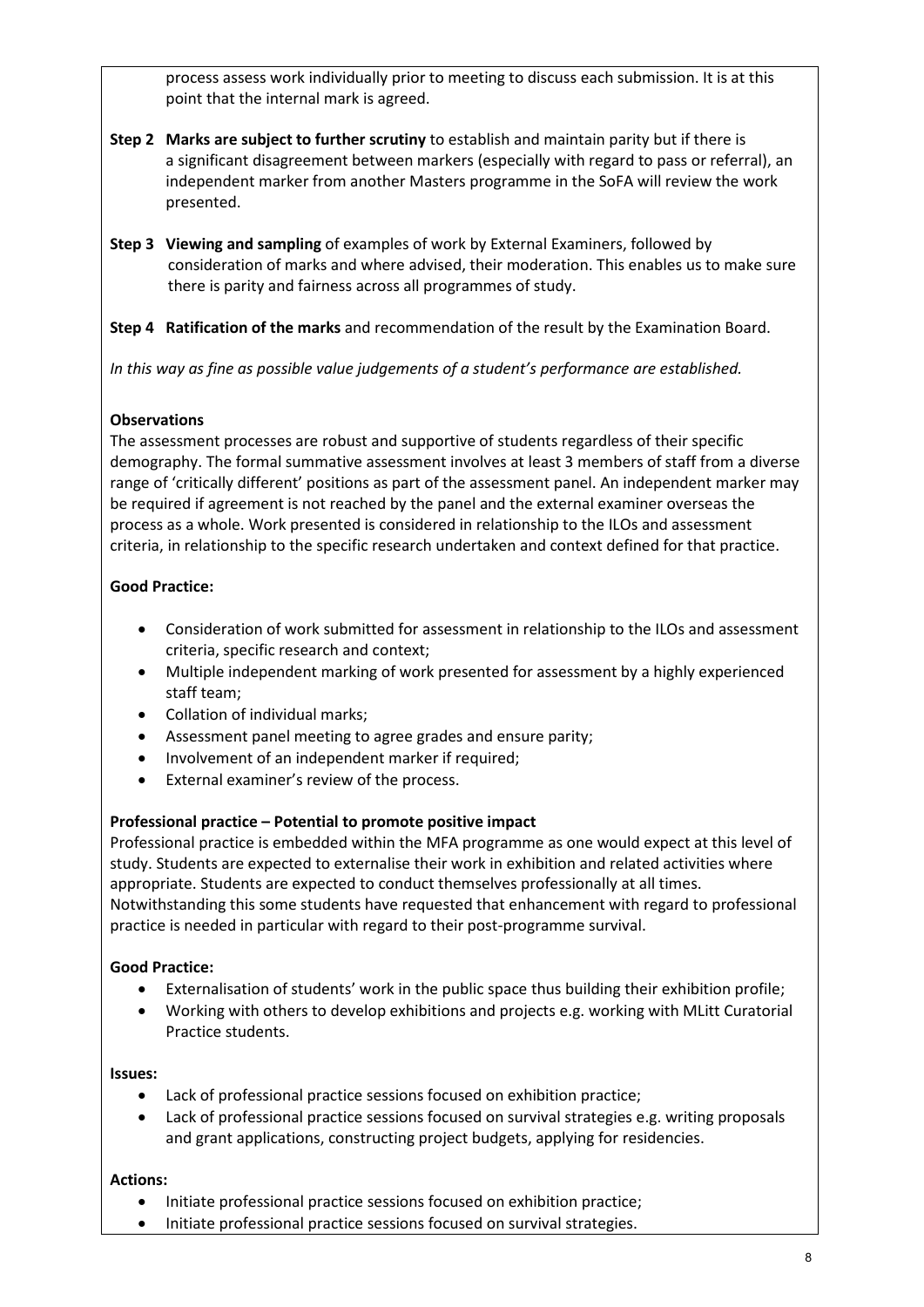#### **Staffing**

The programme is taught by the Programme Leader and a diverse core staff team. A central focus will be ensuring that visiting staff represent gender and ethnic diversity, allowing for a range of voices and perspectives to be represented. The employment of visiting tutors will be informed by equality considerations.

| <b>Action</b>                                                                                                                                                                                                             | <b>Equality Impact</b>                                                                                                              | Person<br>responsible          | <b>Time frame</b>                           |
|---------------------------------------------------------------------------------------------------------------------------------------------------------------------------------------------------------------------------|-------------------------------------------------------------------------------------------------------------------------------------|--------------------------------|---------------------------------------------|
| All applications to be<br>processed in accordance with<br>GSA policy;                                                                                                                                                     | Advance equality and<br>eliminate discrimination.                                                                                   | <b>MFA Programme</b><br>Leader | Session 2017-2018                           |
| Include MLitt staff in<br>interviews where appropriate<br>to avoid interviewing<br>candidates twice;                                                                                                                      |                                                                                                                                     |                                |                                             |
| Define and implement at<br>programme/school level a<br>feedback process for<br>applicants that choose not to<br>accept an offer to study at GSA<br>about the reasons for that<br>choice.                                  | Advance equality and<br>eliminate<br>discrimination through<br>improved qualitative<br>data to inform action.                       | <b>MFA Programme</b><br>Leader | Applicants to 2018-19<br>session            |
| Develop and implement<br>systematic feedback<br>mechanism for all applicants<br>about their experience of the<br>application/interview process.                                                                           | Improve qualitative<br>data and evidence base<br>in order to ensure<br>delivery of PSED in<br>recruitment.                          | <b>MFA Programme</b><br>Leader | Applicants to 2018-19<br>session            |
| In liaison with Registry develop<br>appropriate mechanisms for<br>systematic collection of<br>differentiated data on<br>applications, interviews, offers<br>and acceptances.                                              | Improve evidence base<br>in order to ensure<br>delivery of PSED in<br>admissions.                                                   | <b>MFA Programme</b><br>Leader | Implement 2018-19<br>application/admissions |
| Continue to give due<br>consideration to direct<br>progression from UG exploring<br>with the SoFA SMT the<br>professional practice issues<br>that may need to be addressed<br>at UG and the potential to<br>address them. | Eliminate<br>discrimination and<br>advance equality of<br>outcome in relation to<br>age for all protected<br>characteristic groups. | <b>MFA Programme</b><br>Leader | Session 2017-18 with<br>report to PMAR 2018 |
| Introduce a robust statement<br>on Ethical Good Practice in<br>specifications and<br>documentation.                                                                                                                       | Foster good relations by<br>supporting dialogue and<br>practice within a<br>framework of shared<br>ethical responsibilities.        | <b>MFA Programme</b><br>Leader | November 2017                               |
| Introduce a robust statement<br>on Health & Safety in<br>specifications.                                                                                                                                                  | All students aware of the<br>relevance of H&S when<br>working independently<br>and with others.                                     | <b>MFA Programme</b><br>Leader | November 2017                               |

# **4.Actions you have taken or planned as a result of your findings:**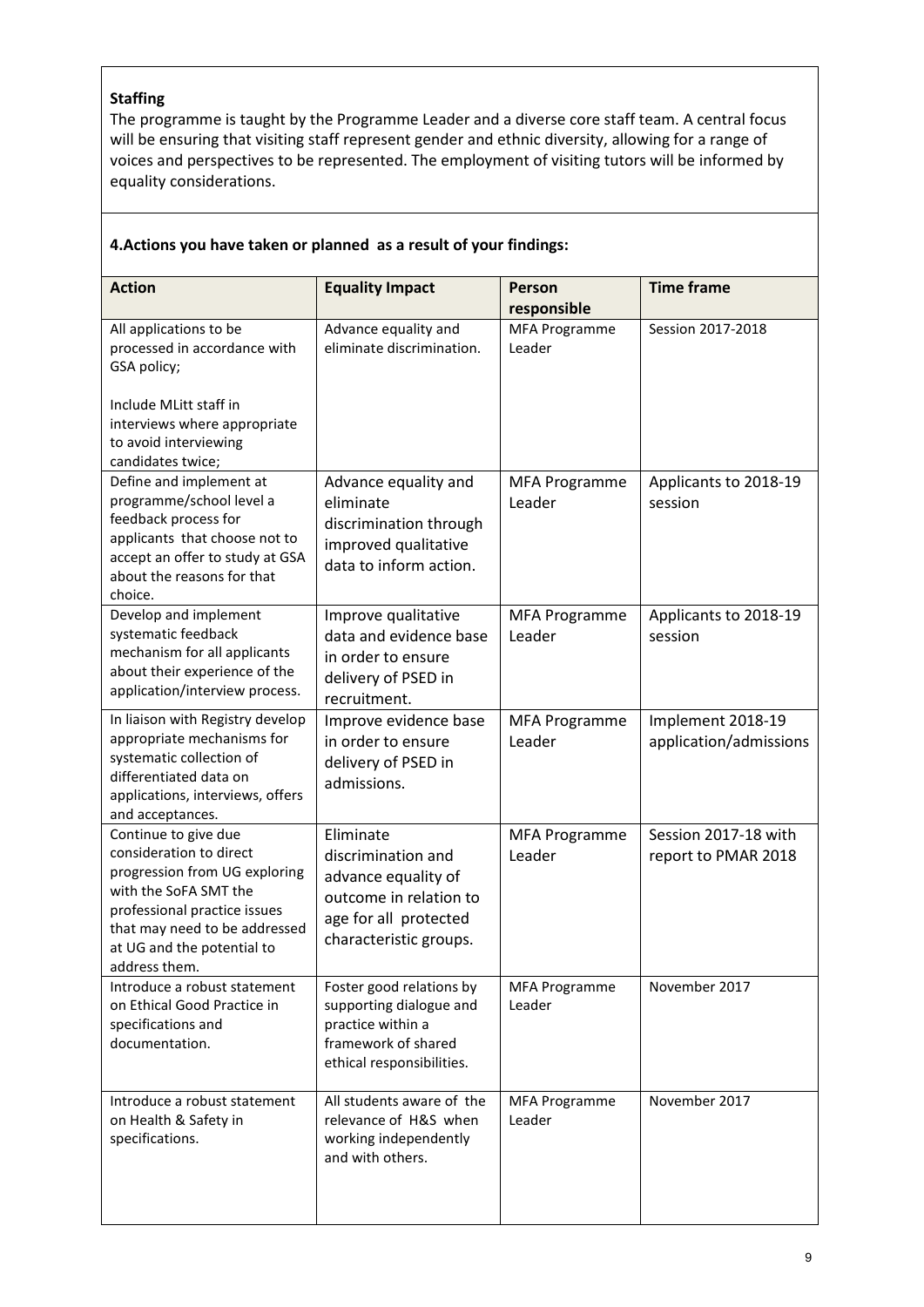| Initiate professional practice<br>sessions focused on exhibition<br>practice;    | Positive impact for all<br>groups with protected<br>characteristics ensuring<br>that all students are<br>aware of the protocols of<br>working in public spaces,<br>working with others and<br>working as part of a team.                                   | <b>MFA Programme</b><br>Leader       | January 2018 |
|----------------------------------------------------------------------------------|------------------------------------------------------------------------------------------------------------------------------------------------------------------------------------------------------------------------------------------------------------|--------------------------------------|--------------|
| Initiate professional practice<br>sessions focused on survival<br>strategies.    | Engender an awareness of<br>the legislation covering PC<br>groups in relationship to<br>the development of a<br>professional profile, whilst<br>potentially working with<br>communities as well as<br>different modes of<br>employment (Self and<br>PAYE). | MFA Programme<br>Leader              | May 2018     |
| Develop part time route for<br>MFA in line with SoFA PG<br>development strategy. | Advance equality in<br>relation to gender,<br>disability, caring<br>responsibilities and age.                                                                                                                                                              | <b>MFA Programme</b><br>Leader - SMT | June 2019    |

#### **5. Where/when will progress and the outcomes of your actions be reported and reviewed:**

All actions will be included in programme level annual quality enhancement action plan and reported upon through the Programme Monitoring Annual Report (PMAR) process and as part of a Periodic Review with the Programme Team. All quantitative and qualitative data collated over the academic year will be reported and examined in the annual PMAR process.

#### **6. How will your actions and intended outcomes contribute to the delivery of GSA's equality outcomes:**

The actions and outcomes of this EIA fully align with and will contribute to GSA's Equality Outcomes 2017-2021 by:

- Ensuring that the programme recruitment model reflects GSA's strategy for Widening Participation (EO: 3)
- Ensure that the programme continues to be responsive to mainstreaming in its design and delivery thus promoting ethical good practice as central to it. (EO: 1 and EO: 2)
- Ensure that the programme continues to promote good practice in Health and Safety thus supporting the needs of all students.(EO:1 and EO:2)
- Engaging all staff and student in curriculum development in terms of scholarly and research activity and the potential for the enhancement of curriculum that further supports a diversity of perspectives thus enabling students to operate within an international context.
- $\bullet$  (EO:1 and EO:2)

#### **The outcome of your assessment:**

No action (no potential for negative or positive impact)

П